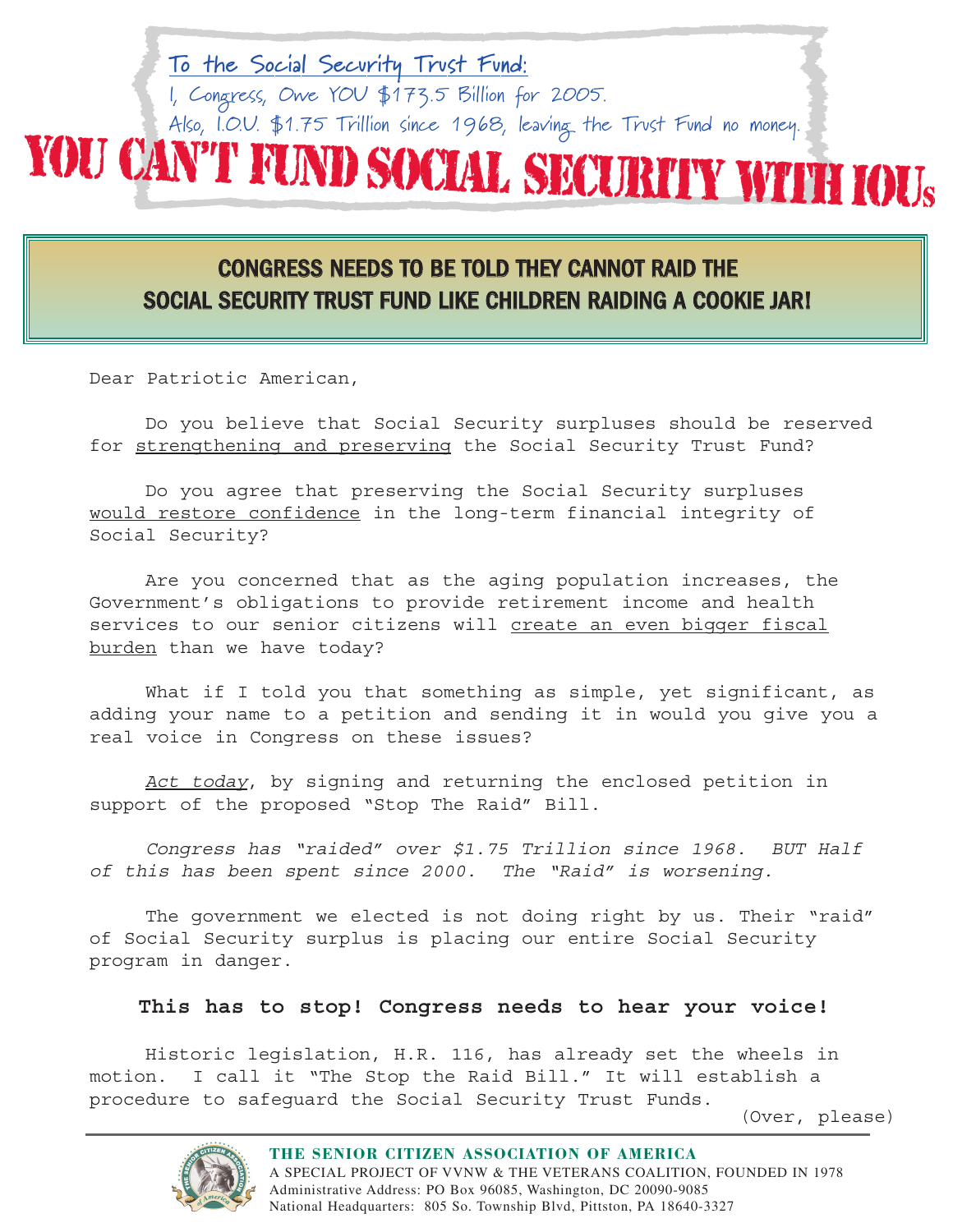Today that bill awaits action with the House Budget Committee.

I need YOU to take action and show your support of this bill. I have enclosed the petition to make speaking out as easy and effective as possible. Any time you show your governmental leaders where you stand and are willing to put your name on it, things get done.

# **A change is needed – TODAY!**

Will you sign the petition and show your support of "The Stop the Raid Bill."

Our government made a promise to us years ago when it established the Social Security program.

Yes, Social Security is a PROMISE! It is a promise our leaders made to US – to each and every American. They promised that if we worked hard and lived patriotic lives, we would be able to live our retirement years in dignity.

And that promise is in grave danger of not being kept, as the Trust Fund is raided every day. Congress needs to hear YOUR VOICE DEMANDING they keep this promise to ALL Americans.

# **Here is what is happening:**

1. All money deducted from your hard-earned money for Social Security through payroll taxes went into the general fund for our federal government.

2. The federal government uses this currently unrestricted money (a "loan" from Social Security!) to fund their own pork-barrel initiatives. The money that should be used to protect our country's senior citizens is being wasted by – you guessed it – our very own Congress!

3. When the Social Security program loans money to the federal government, the government spends it on federal programs – this increases our national debt while depleting the cash available for Social Security and its future obligations!

#### **How the Stop the Raid Bill Will Help:**

The Stop The Raid Bill will put the Trust Fund in a "lockbox" and make the Social Security surplus funds fully independent in a real way – it would mean that the surplus funds would be restricted for use by only the Social Security program.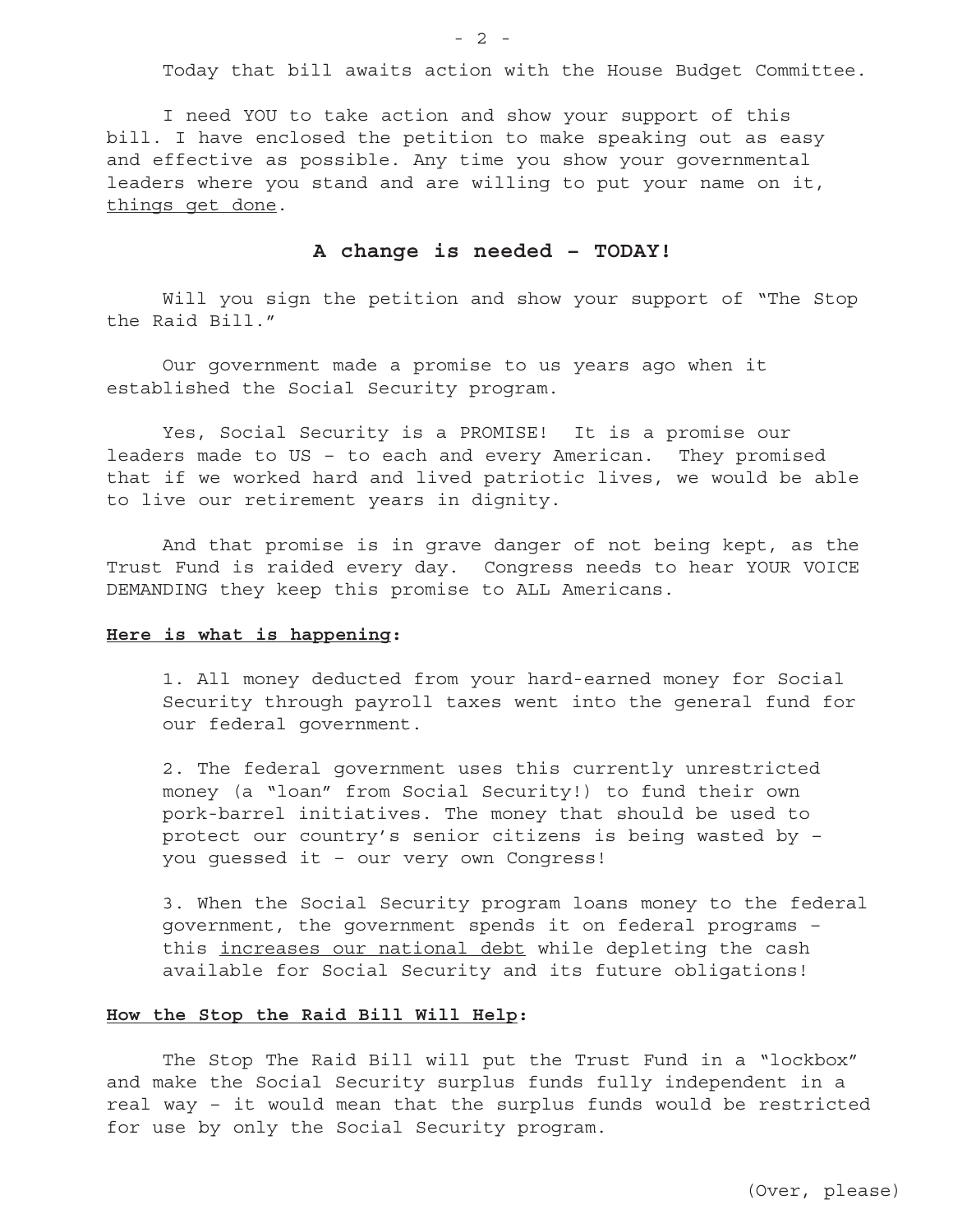The money would still be part of the federal government, but the Stop The Raid Bill would ensure that the Social Security surplus is safeguarded and not used to fund other federal government initiatives…or pork-barrel politics!

#### **But here is the current situation:**

Each and every dollar that leaves the Social Security program to fund pork-barrel projects is one less dollar available to help our citizens – to help YOU – by filling the Trust Fund with real assets, not paper IOUs!

This makes me angry. Your hard-earned dollars are designated to help fund your retirement, and instead, they wind up in the hands of politicians who use it to pay for their pet projects!

## **This has to stop.**

YOU have the power to fix it. YOUR voice, YOUR action can protect YOUR Social Security money – YOUR hard-earned dollars – and keep them where they belong, in the Social Security Trust Fund.

#### **Here's how it works:**

In the early 1980s, the federal government reworked the Social Security program. It was restructured so that workers had to pay a little more in taxes.

This little bit of extra tax money helped build up a surplus that was put aside  $-$  into a separate trust fund account  $-$  to  $ensure$ that when the Baby Boomers reached retirement age – as they are beginning to right now – Social Security would be safe.

It was a good plan. But every year, the federal government borrows money from that surplus for other federal projects, including pork-barrel initiatives, and replaces the money with IOUs.

This is where you come in. It is time for Americans to demand that Congress keep America's promise to its senior citizens. It is time for you to stand up and tell Congress that you support the "Stop the Raid" Bill!

I'm nervous about what will happen when the Baby Boomer generation retires. What if Uncle Sam can't make good on his promise to America's seniors? What if our current or future level of benefits gets cut, as our cost of living goes up.

**You can't fund your retirement with promises or IOUs.**

- 3 -